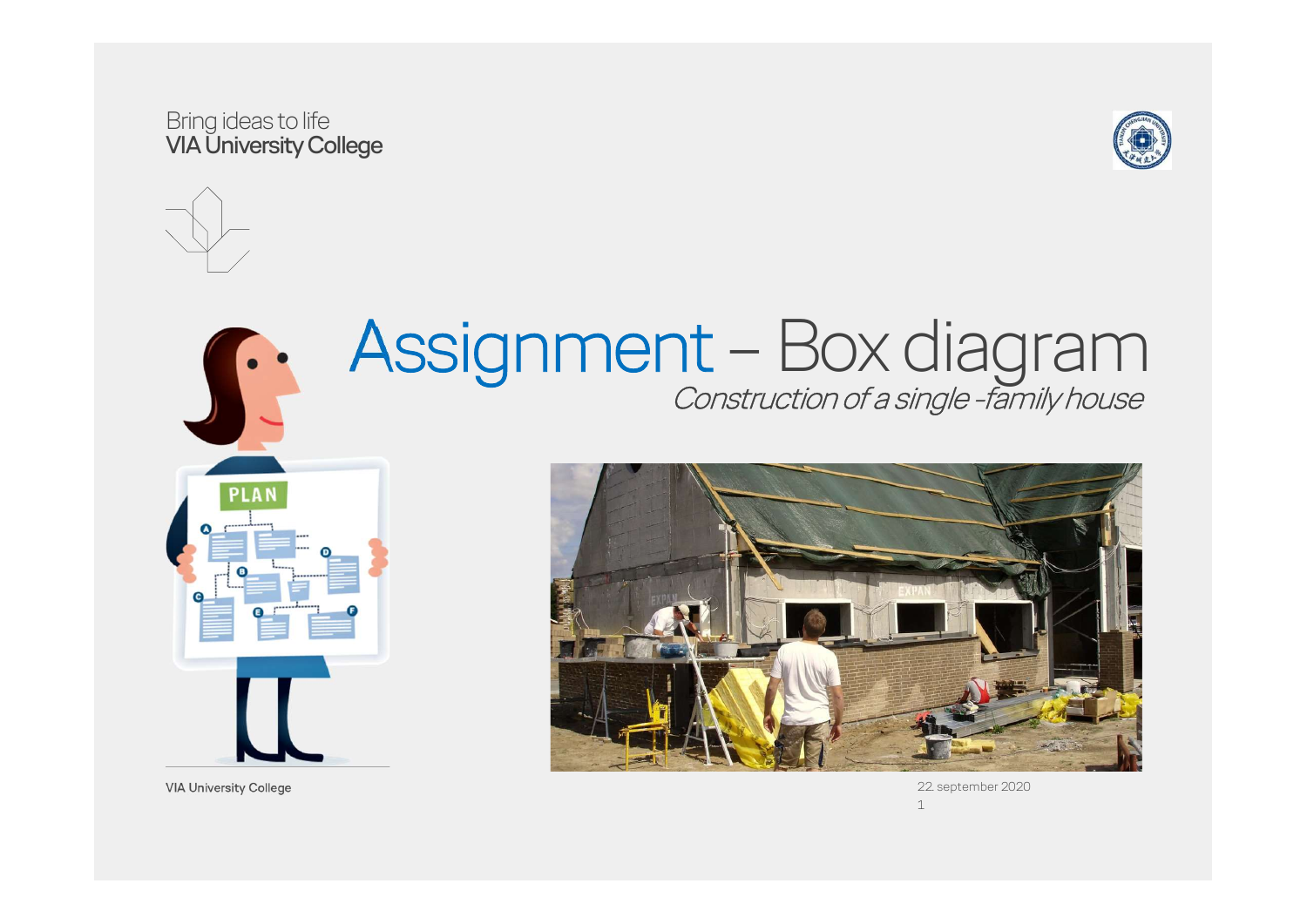## Activity list



### "The process of building a single family house"

Translate (if needed) into Chinese the following activities (technical words/terms) related to the construction of a single-family house: **The process of building a single family house"**<br> **Translate (if needed) into Chinese the following activities (technical**<br>
words/terms) related to the construction of a single-family house:<br>
1. Roof tiles<br>
2. Wall ties ( **Translate (if needed) into Chinese the following activities (technical<br>
Words/terms) related to the construction of a single-family house:<br>
1. Roof tiles (brick ties) 11. Arrange the garden outside<br>
2. Wall ties (brick ti** 

- 2. Wall ties (brick ties) 12. Wall insulation Translate (if needed) into Chinese the following activities (technical<br>
words/terms) related to the construction of a single-family house:<br>
1. Roof tiles<br>
2. Wall ties (brick ties)<br>
2. Wall insulation<br>
3. External wall, in Translate (if needed) into Chinese the following activities (technical<br>
words/terms) related to the construction of a single-family house:<br>
1. Roof tiles (brick ties) 12. Wall insulation<br>
3. External wall, inner leaf 13. A Words/terms) related to the construction of a single-family house:<br>
1. Roof tiles (the second transition including the second transition 3. External wall, inner leaf (13. Air conditioning 4. External wall, outer leaf (14. 1. Roof tiles<br>
2. Wall ties (brick ties)<br>
3. External wall, inner leaf<br>
4. External wall, outer leaf<br>
5. Excavation of soil<br>
6. Roof construction including insulation<br>
7. External Doors<br>
8. Ground floor slab<br>
9. Foundation 1. Roof tiles<br>
2. Wall ties (brick ties)<br>
3. External wall, inner leaf<br>
4. External wall, outer leaf<br>
4. External wall, outer leaf<br>
5. Excavation of soil<br>
6. Roof construction including insulation<br>
7. External Doors<br>
8. Gr 9. Foundation 20. Flooring 3. External wall, inner leaf and the set of the set of the set of the set of the set of the set of the set of the set of the set of the set of the set of the set of the set of the set of the set of the set of the set of th 5. Excavation of soil<br>
6. Roof construction including insulation<br>
7. External Doors<br>
7. External Doors<br>
8. Ground floor slab<br>
9. Foundation<br>
9. Foundation<br>
9. Foundation<br>
10. Ceiling paint<br>
10. Ceiling<br>
20. Partition walls
	-

6. Roof construction including insulation<br>
7. External Doors<br>
8. Ground floor slab<br>
9. Foundation<br>
9. Foundation<br>
10. Ceiling<br>
10. Ceiling<br>
10. Ceiling<br>
10. Ceiling<br>
10. Ceiling<br>
10. Ceiling<br>
10. Ceiling<br>
12. Place the **ac** 

Note that the activities are not numbered in the correct order!

22. september 2020 2

**VIA University College**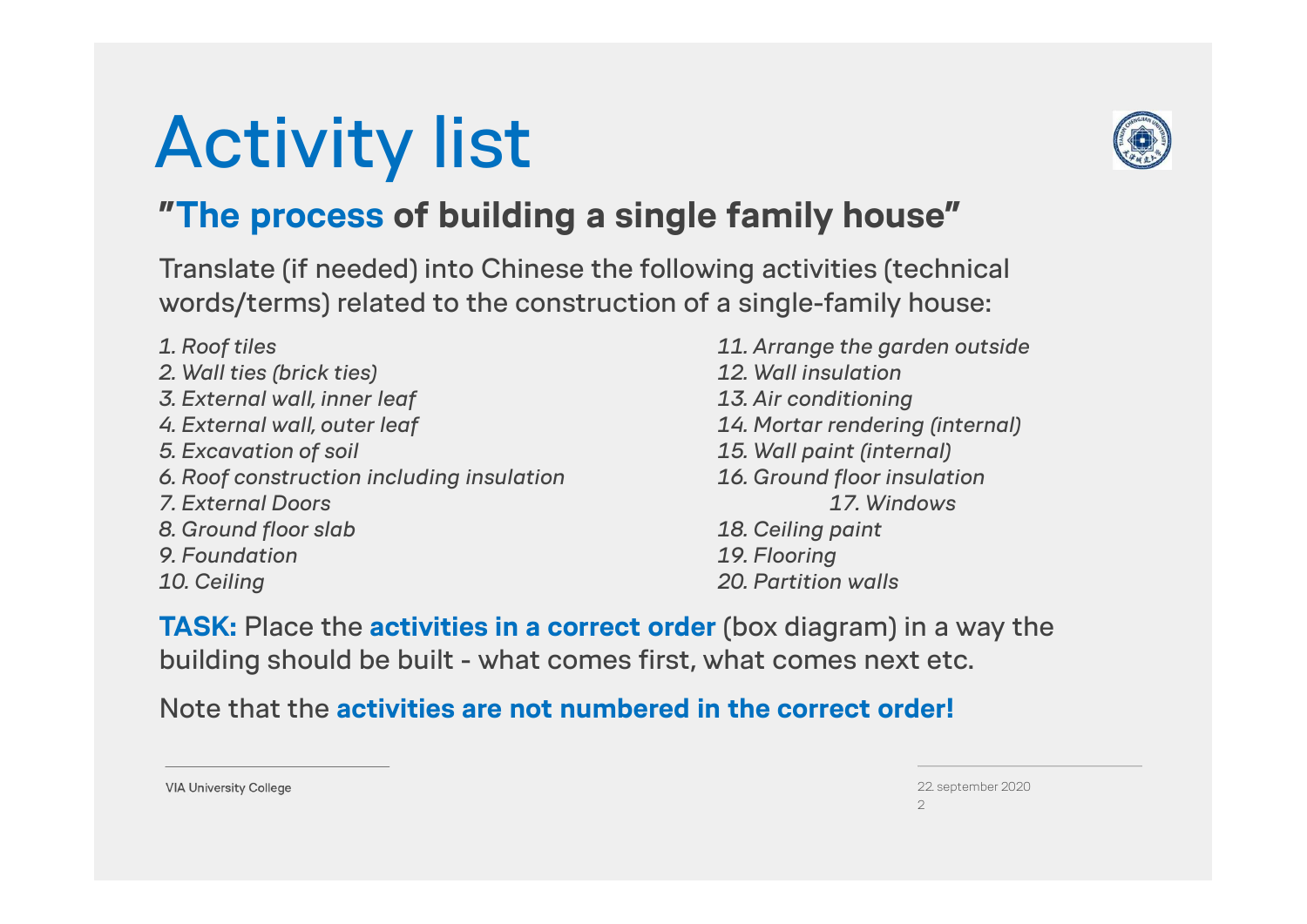### Boxes



#### The activities are now inserted in boxes.



**VIA University College** 

22. september 2020 3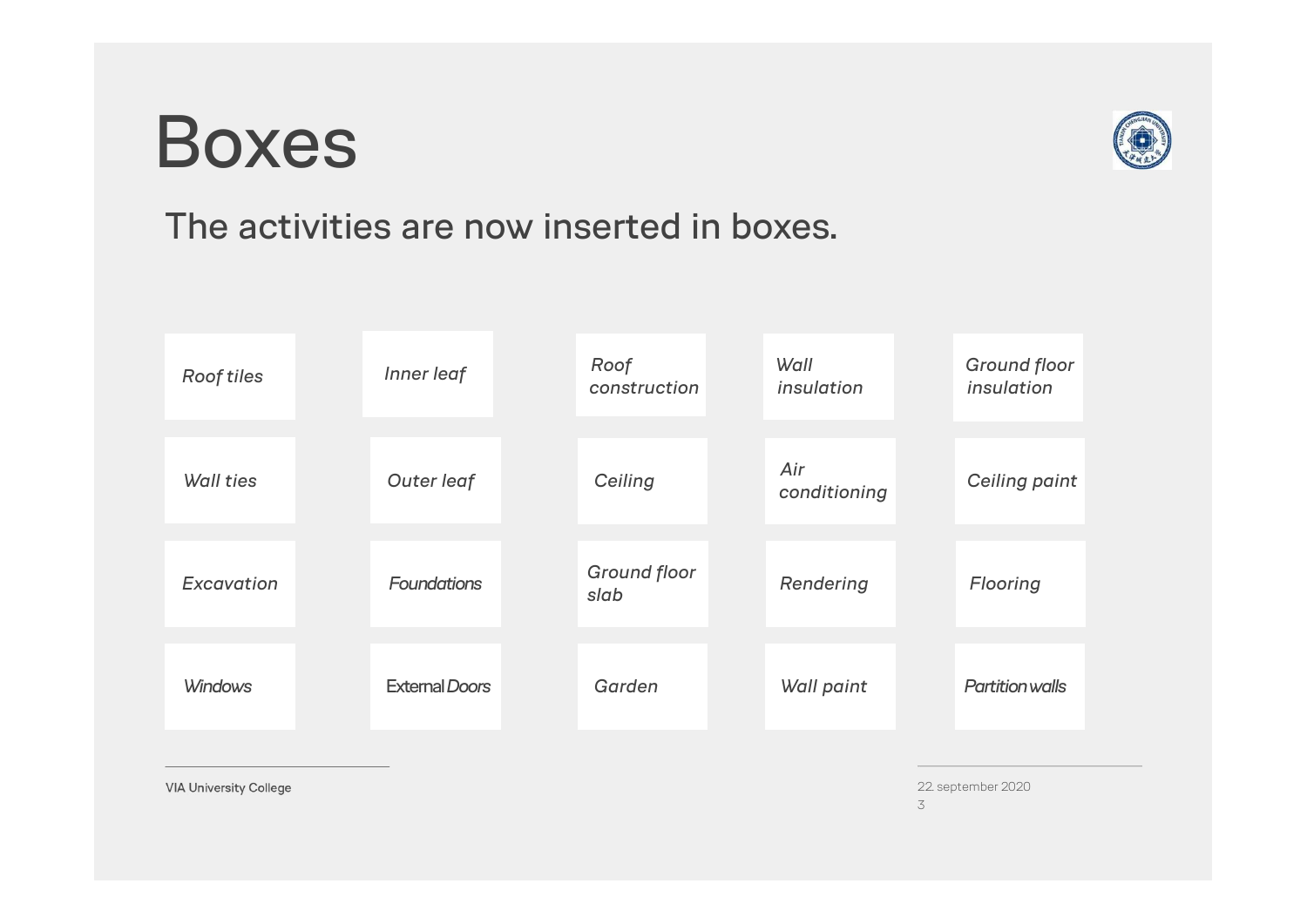## Box diagram



Create a box diagram with boxes and connection lines where all the above activities are listed in correct order.



Discuss the process in your group and prepare a presentation of your work.

| 22. september 2020 |
|--------------------|
|                    |

**VIA University College**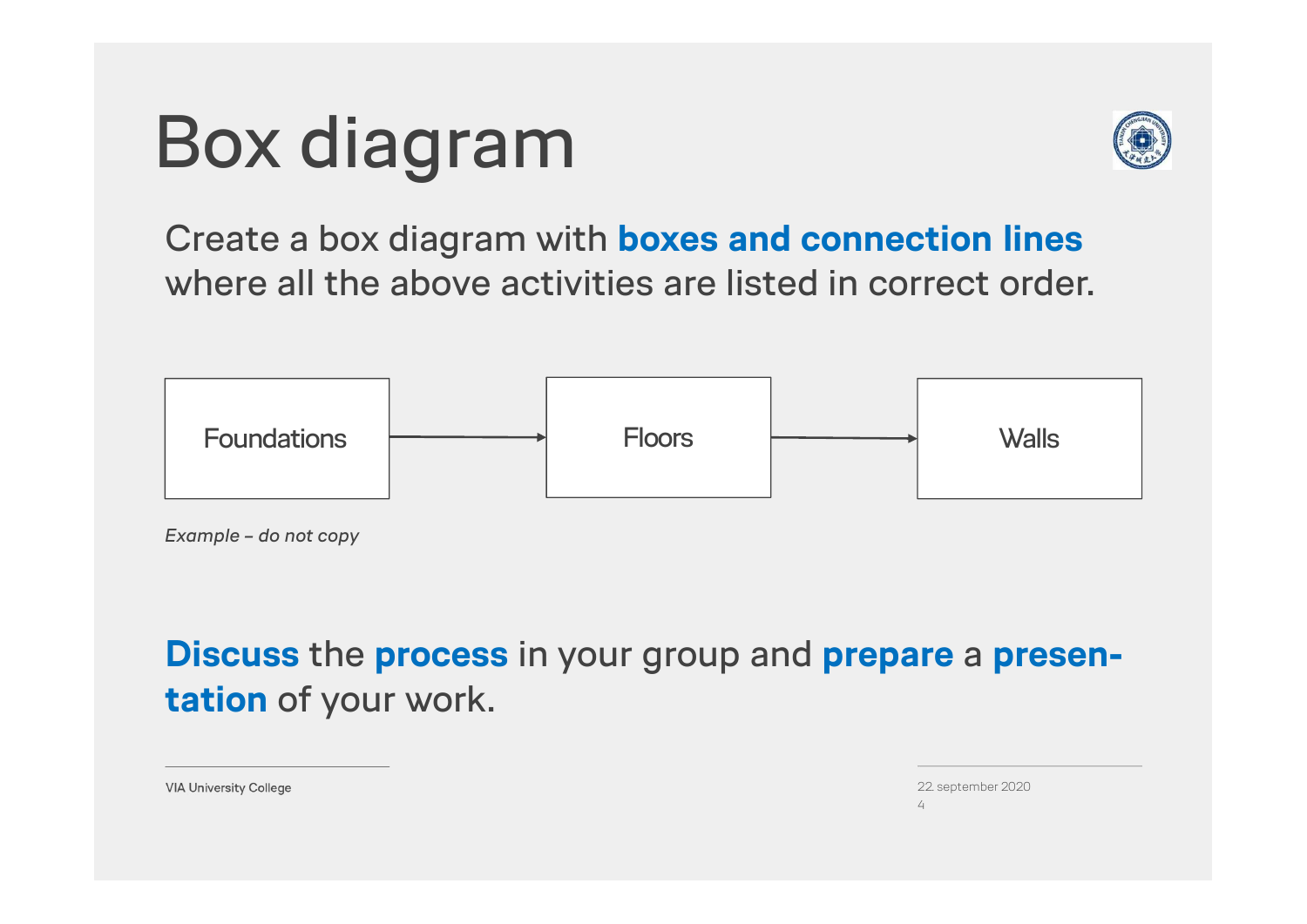### Repetition



This is an **example** of a box diagram - note which **activities depend** on which activities!

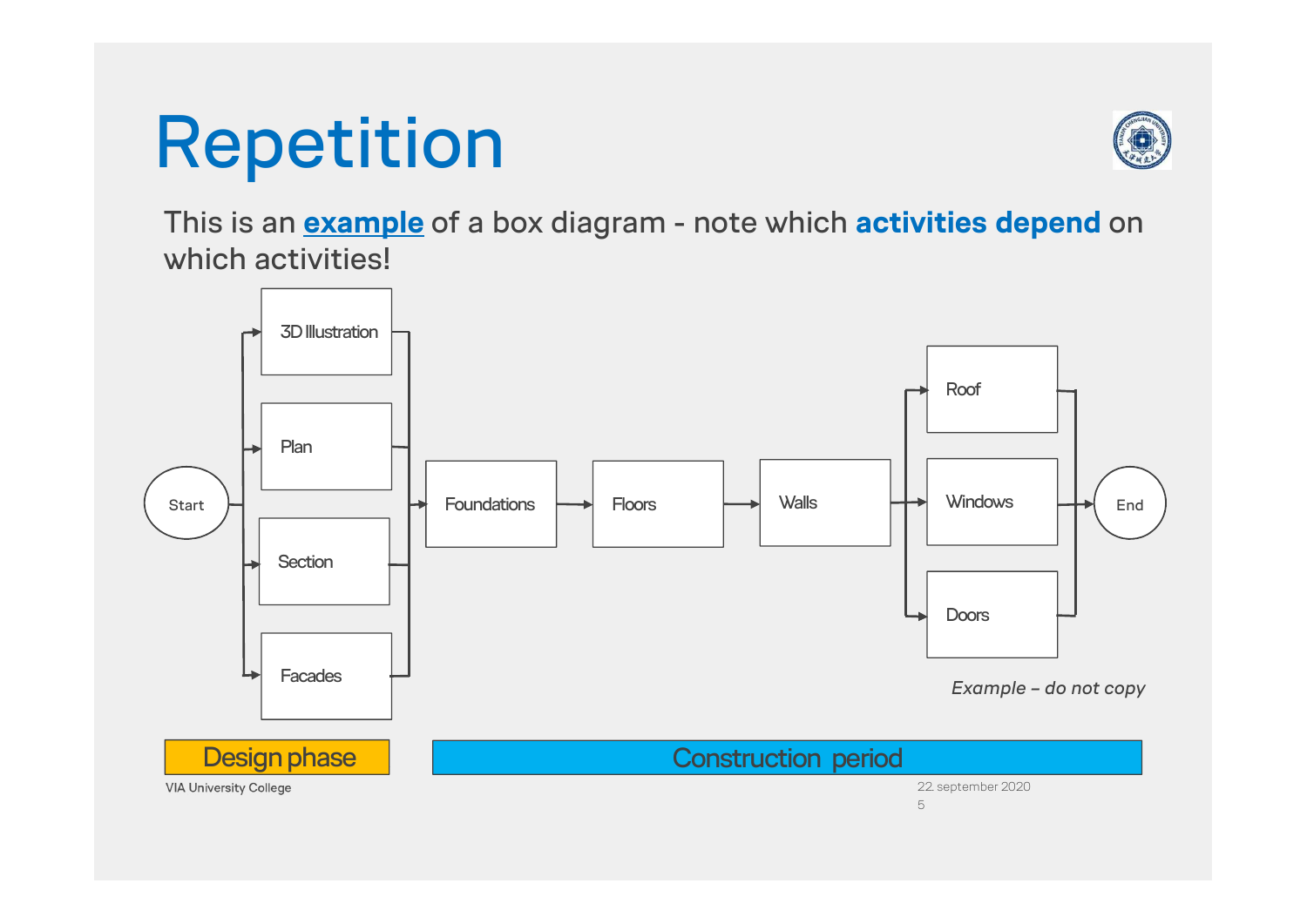



Find drawings or photos that illustrate each single activity **Illustrations**<br>Find drawings or photos that illustrate<br>- that is, the 20 activities in the list.



22. september 2020  $\epsilon$ 

**VIA University College**